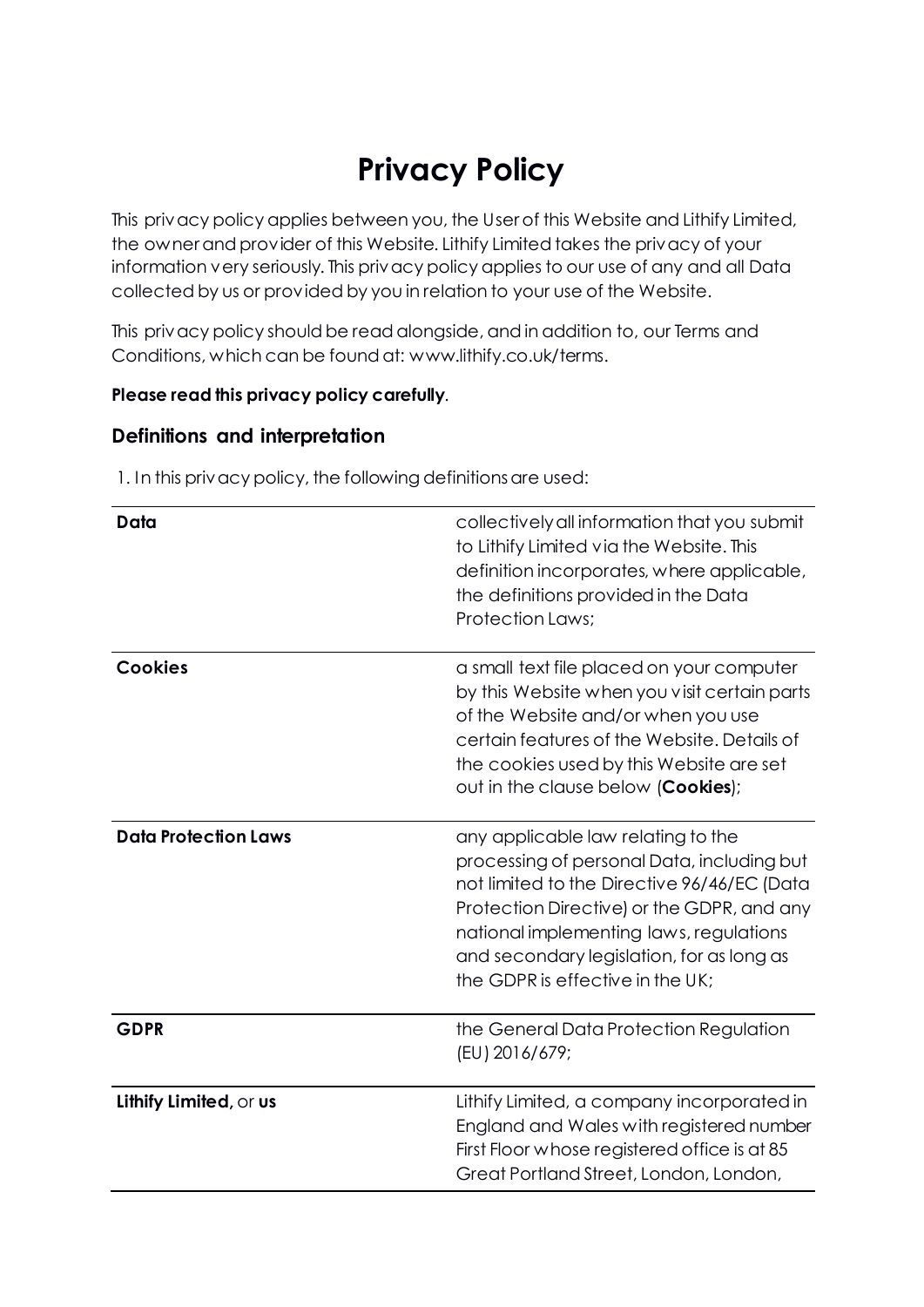|                      | W 1 W 7LT:                                                                                                                                                                                                                                                                                                                        |
|----------------------|-----------------------------------------------------------------------------------------------------------------------------------------------------------------------------------------------------------------------------------------------------------------------------------------------------------------------------------|
| UK and EU Cookie Law | the Privacy and Electronic<br>Communications (EC Directive)<br>Regulations 2003 as amended by the<br>Privacy and Electronic Communications<br>(EC Directive) (Amendment) Regulations<br>2011;                                                                                                                                     |
| User or you          | any third party that accesses the Website<br>and is not either (i) employed by Lithify<br>Limited and acting in the course of their<br>employment or (ii) engaged as a<br>consultant or otherwise providing services<br>to Lithify Limited and accessing the<br>Website in connection with the provision of<br>such services; and |
| Website              | the website that you are currently using,<br>www.lithify.co.uk, and any sub-domains of<br>this site unless expressly excluded by their<br>own terms and conditions.                                                                                                                                                               |

2. In this privacy policy, unless the context requires a different interpretation:

- a. the singular includes the plural and vice versa;
- b. references to sub-clauses, clauses, schedules or appendices are to subclauses, clauses, schedules or appendices of this privacy policy;
- c. a reference to a person includes firms, companies, government entities, trusts and partnerships;
- d. "including" is understood to mean "including without limitation";
- e. reference to any statutory provision includes any modification or amendment of it;
- f. the headings and sub-headings do not form part of this privacy policy.

# **Scope of this privacy policy**

- 3. This privacy policy applies only to the actions of Lithify Limited and Users with respect to this Website. It does not extend to any websites that can be accessed from this Website including, but not limited to, any links we may provide to social media websites.
- 4. For purposes of the applicable Data Protection Laws, Lithify Limited is the "data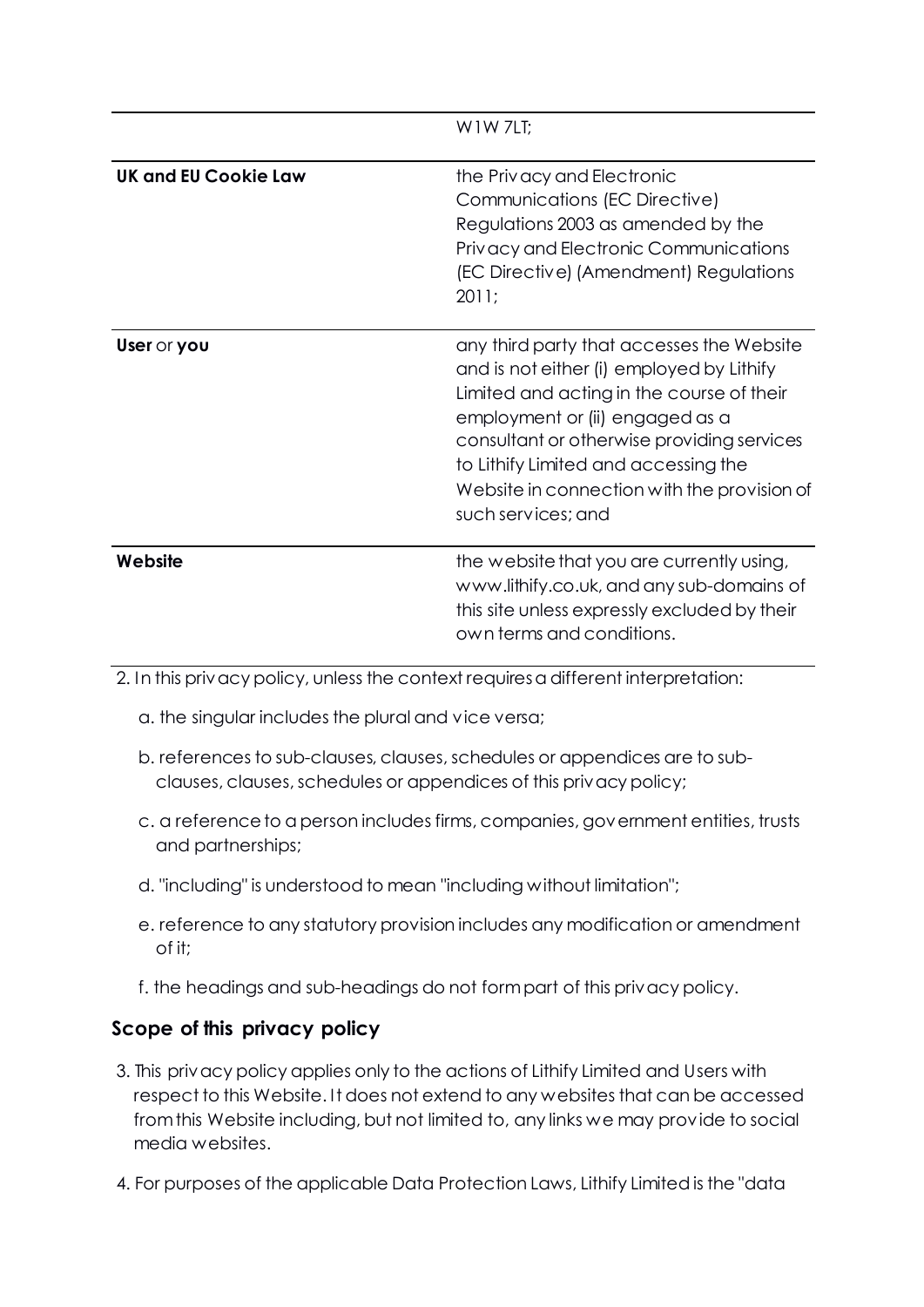controller". This means that Lithify Limited determines the purposes for which, and the manner in which, your Data is processed.

# **Data collected**

- 5. We may collect the following Data, which includes personal Data, from you:
	- a. name;
	- b. job title;
	- c. profession;
	- d. contact Information such as email addresses and telephone numbers;
	- e. in each case, in accordance with this privacy policy.

#### **How we collect Data**

- 6. We collect Data in the following ways:
	- a. data is given to us by you; and
	- b. data is collected automatically.

## **Data that is given to us by you**

- 7. Lithify Limited will collect your Data in a number of ways, for example:
	- a. when you contact us through the Website, by telephone, post, e-mail or through any other means;
	- b. when you register with us and set up an account to receive our products/services;
	- c. when you complete surveys that we use for research purposes (although you are not obliged to respond to them);
	- d. when you enter a competition or promotion through a social media channel;
	- e. when you make payments to us, through this Website or otherwise;
	- f. when you elect to receive marketing communications from us;
	- g. when you use our services;

in each case, in accordance with this privacy policy.

#### **Data that is collected automatically**

8. To the extent that you access the Website, we will collect your Data automatically, for example: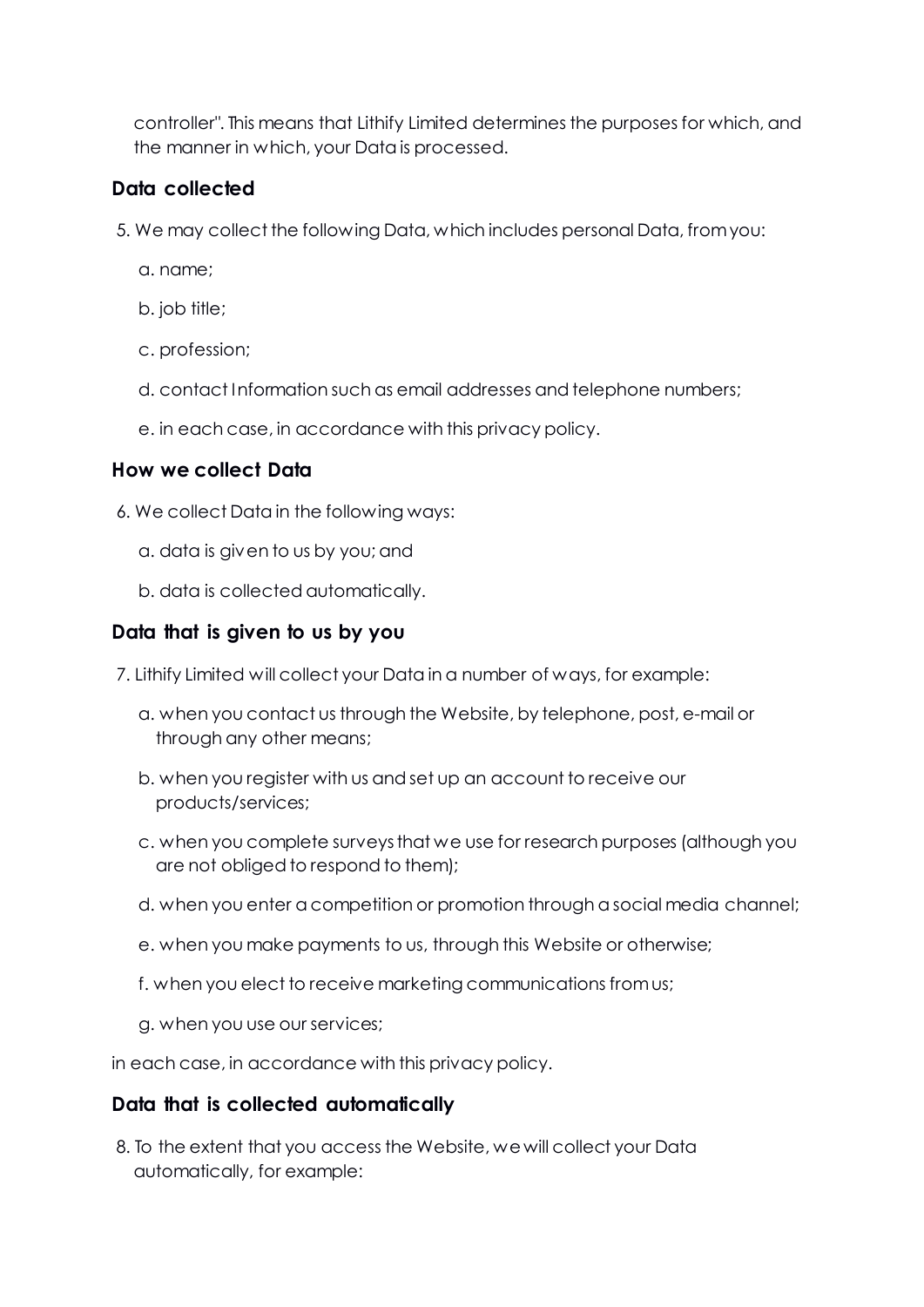- a. we automatically collect some information about your visit to the Website. This information helps us to make improvements to Website content and navigation, and includes your IP address, the date, times and frequency with which you access the Website and the way you use and interact with its content.
- b. we will collect your Data automatically via cookies, in line with the cookie settings on your browser. For more information about cookies, and how we use them on the Website, see the section below, headed "Cookies".

# **Our use of Data**

- 9. Any or all of the above Data may be required by us from time to time in order to provide you with the best possible service and experience when using our Website. Specifically, Data may be used by us for the following reasons:
	- a. internal record keeping;
	- b. transmission by email of marketing materials that may be of interest to you;

in each case, in accordance with this privacy policy.

- 10. We may use your Data for the above purposes if we deem it necessary to do so for our legitimate interests. If you are not satisfied with this, you have the right to object in certain circumstances (see the section headed "Your rights" below).
- 11. For the delivery of direct marketing to you via e-mail, we'll need your consent, whether via an opt-in or soft-opt-in:
	- a. soft opt-in consent is a specific type of consent which applies when you have previously engaged with us (for example, you contact us to ask us for more details about a particular product/service, and we are marketing similar products/services). Under "soft opt-in" consent, we will take your consent as given unless you opt-out.
	- b. for other types of e-marketing, we are required to obtain your explicit consent; that is, you need to take positive and affirmative action when consenting by, for example, checking a tick box that we'll provide.
	- c. if you are not satisfied about our approach to marketing, you have the right to withdraw consent at any time. To find out how to withdraw your consent, see the section headed "Your rights" below.
- 12. When you register with us and set up an account to receive our services, the legal basis for this processing is the performance of a contract between you and us and/or taking steps, at your request, to enter into such a contract.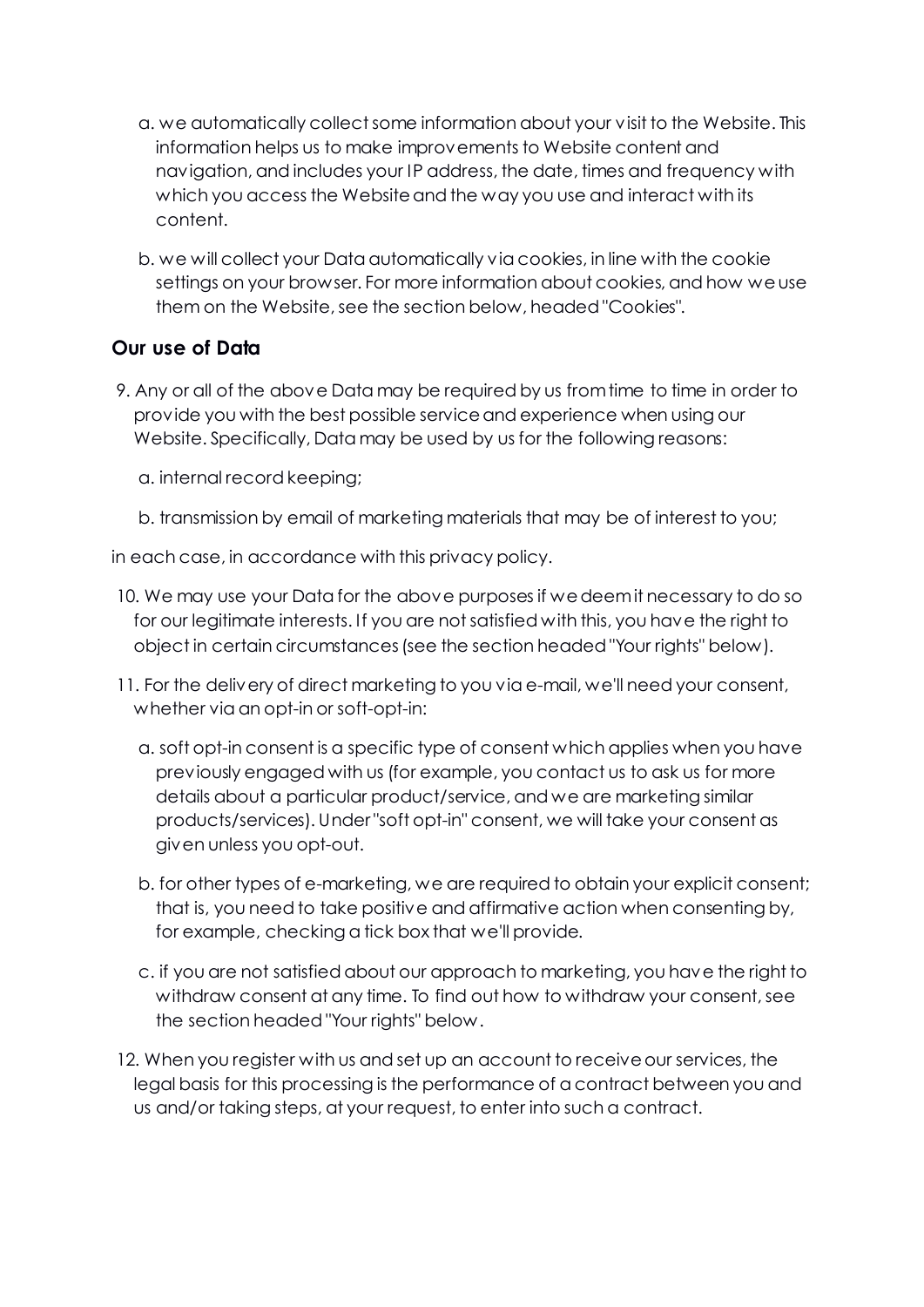#### **Who we share Data with**

- 13. We may share your Data with the following groups of people for the following reasons:
	- a. our employees, agents and/or professional advisors in order to provide the information or services requested by you;

in each case, in accordance with this privacy policy.

#### **Keeping Data secure**

- 14. We will use technical and organisational measures to safeguard your Data, for example:
	- a. access to your account is controlled by a password and a user name that is unique to you.
	- b. we store your Data on secure servers.
- 15. Technical and organisational measures include measures to deal with any suspected data breach. If you suspect any misuse or loss or unauthorised access to your Data, please let us know immediately by contacting us via this e-mail address: liz.deakin@lithify.co.uk.
- 16. If you want detailed information from Get Safe Online on how to protect your information and your computers and devices against fraud, identity theft, viruses and many other online problems, please visit www.getsafeonline.org. Get Safe Online is supported by HM Government and leading businesses.

#### **Data retention**

- 17. Unless a longer retention period is required or permitted by law, we will only hold your Data on our systems for the period necessary to fulfil the purposes outlined in this privacy policy or until you request that the Data be deleted.
- 18. Even if we delete your Data, it may persist on backup or archival media for legal, tax or regulatory purposes.

## **Your rights**

- 19. You have the following rights in relation to your Data:
	- a. **Right to access** the right to request (i) copies of the information we hold about you at any time, or (ii) that we modify, update or delete such information. If we provide you with access to the information we hold about you, we will not charge you for this, unless your request is "manifestly unfounded or excessive." Where we are legally permitted to do so, we may refuse your request. If we refuse your request, we will tell you the reasons why.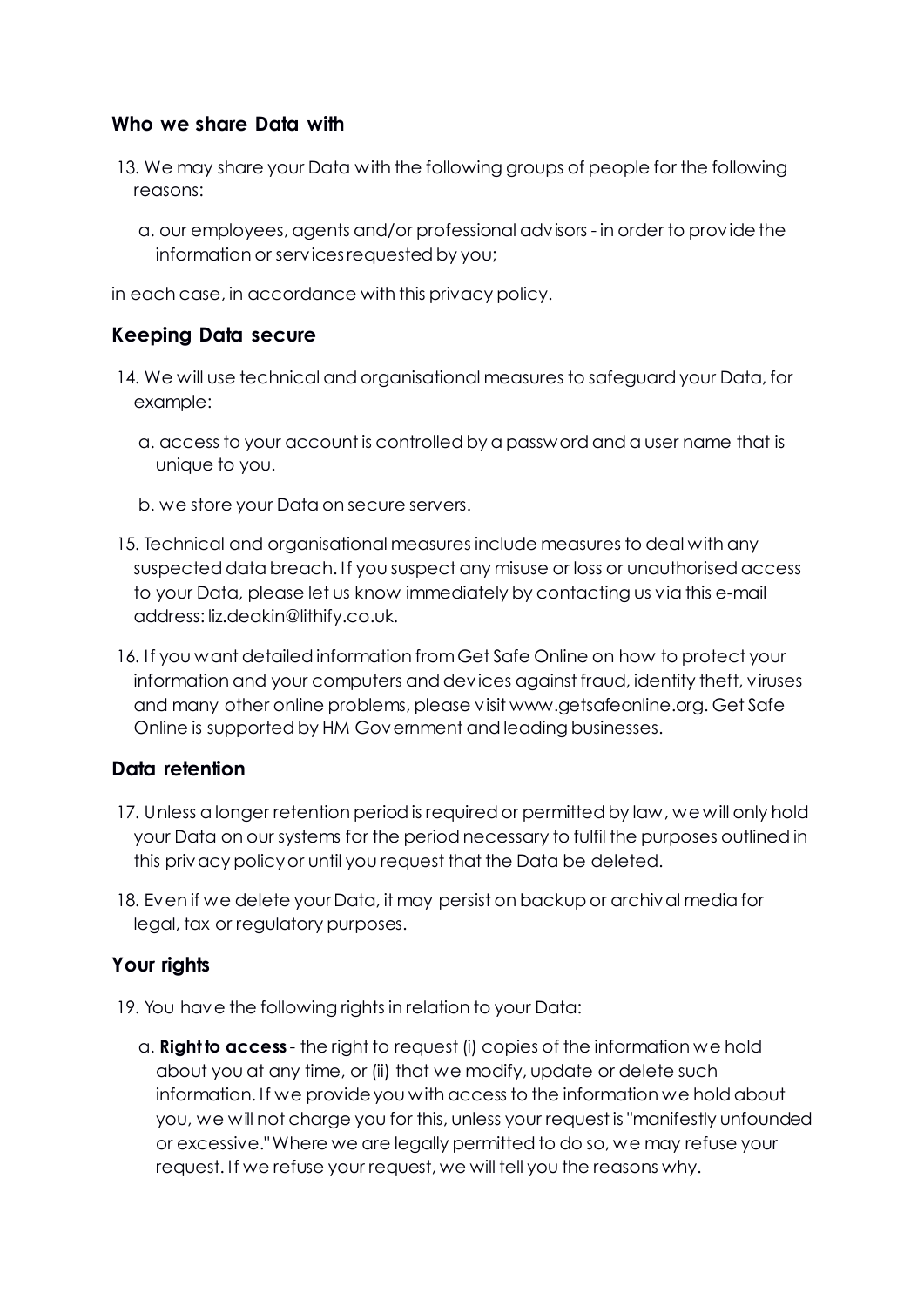- b. **Right to correct** the right to have your Data rectified if it is inaccurate or incomplete.
- c. **Right to erase** the right to request that we delete or remove your Data from our systems.
- d. **Right to restrict our use of your Data** the right to "block" us from using your Data or limit the way in which we can use it.
- e. **Right to data portability** the right to request that we move, copy or transfer your Data.
- f. **Right to object** the right to object to our use of your Data including where we use it for our legitimate interests.
- 20. To make enquiries, exercise any of your rights set out above, or withdraw your consent to the processing of your Data (where consent is our legal basis for processing your Data), please contact us via this e-mail address: liz.deakin@lithify.co.uk.
- 21. If you are not satisfied with the way a complaint you make in relation to your Data is handled by us, you may be able to refer your complaint to the relevant data protection authority. For the UK, this is the Information Commissioner's Office (ICO). The ICO's contact details can be found on their website at https://ico.org.uk/.
- 22. It is important that the Data we hold about you is accurate and current. Please keep us informed if your Data changes during the period for which we hold it.

## **Links to other websites**

23. This Website may, from time to time, provide links to other websites. We have no control over such websites and are not responsible for the content of these websites. This privacy policy does not extend to your use of such websites. You are advised to read the privacy policy or statement of other websites prior to using them.

## **Changes of business ownership and control**

- 24. Lithify Limited may, from time to time, expand or reduce our business and this may involve the sale and/or the transfer of control of all or part of Lithify Limited. Data provided by Users will, where it is relevant to any part of our business so transferred, be transferred along with that part and the new owner or newly controlling party will, under the terms of this privacy policy, be permitted to use the Data for the purposes for which it was originally supplied to us.
- 25. We may also disclose Data to a prospective purchaser of our business or any part of it.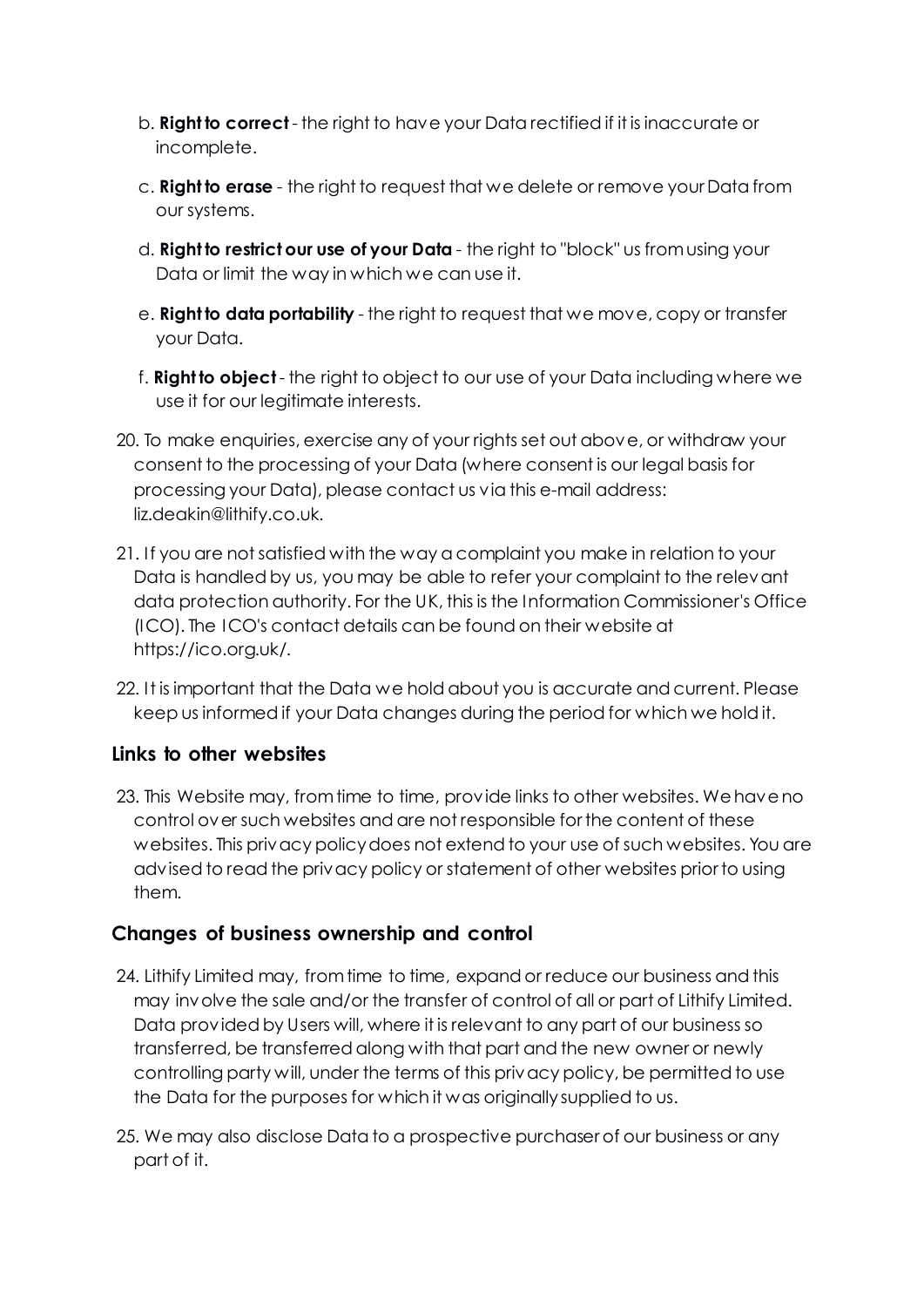26. In the above instances, we will take steps with the aim of ensuring your privacy is protected.

# **Cookies**

- 27. This Website may place and access certain Cookies on your computer. Lithify Limited uses Cookies to improve your experience of using the Website. Lithify Limited has carefully chosen these Cookies and has taken steps to ensure that your privacy is protected and respected at all times.
- 28. All Cookies used by this Website are used in accordance with current UK and EU Cookie Law.
- 29. Before the Website places Cookies on your computer, you will be presented with a message bar requesting your consent to set those Cookies. By giving your consent to the placing of Cookies, you are enabling Lithify Limited to provide a better experience and service to you. You may, if you wish, deny consent to the placing of Cookies; however certain features of the Website may not function fully or as intended.
- 30. You can find a list of Cookies that we use in the Cookies Schedule.
- 31. You can choose to enable or disable Cookies in your internet browser. By default, most internet browsers accept Cookies but this can be changed. For further details, please consult the help menu in your internet browser.
- 32. You can choose to delete Cookies at any time; however you may lose any information that enables you to access the Website more quickly and efficiently including, but not limited to, personalisation settings.
- 33. It is recommended that you ensure that your internet browser is up-to-date and that you consult the help and guidance provided by the developer of your internet browser if you are unsure about adjusting your privacy settings.
- 34. For more information generally on cookies, including how to disable them, please refer to aboutcookies.org. You will also find details on how to delete cookies from your computer.

## **General**

- 35. You may not transfer any of your rights under this privacy policy to any other person. We may transfer our rights under this privacy policy where we reasonably believe your rights will not be affected.
- 36. If any court or competent authority finds that any provision of this privacy policy (or part of any provision) is invalid, illegal or unenforceable, that provision or partprovision will, to the extent required, be deemed to be deleted, and the validity and enforceability of the other provisions of this privacy policy will not be affected.